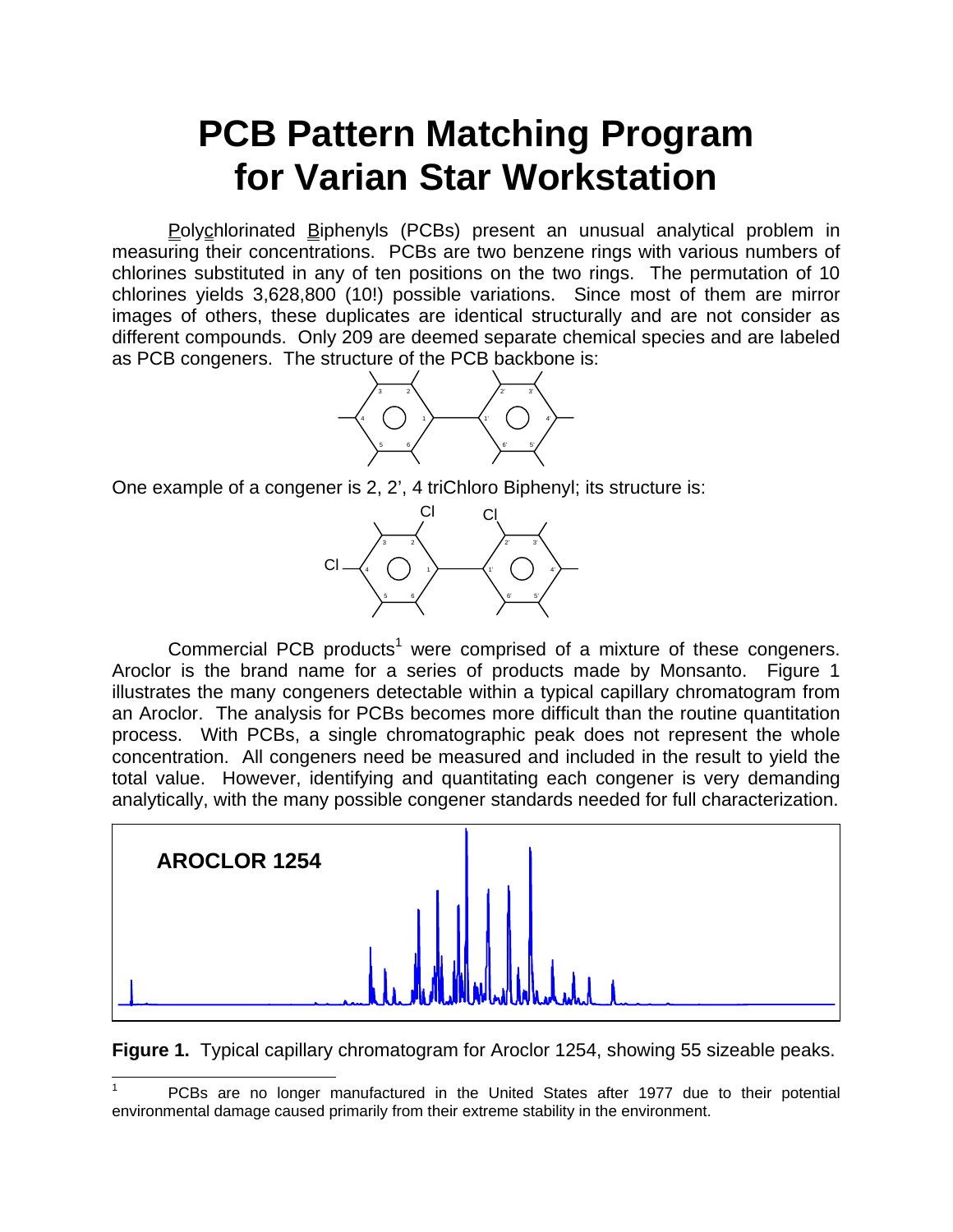Fortunately, the manufacturing process for generating PCBs yielded very consistent congener mixtures for each commercial product. In the United States, nearly all PCBs were sold under the brand name Aroclor, with the numerical designation usually representing the percentage (by weight) of chlorine. $2$  For example, Aroclor 1260 has 60% chlorine in the mixture. With each specific Aroclor possessing very similar congener composition, its chromatographic pattern will always be characteristic of that Aroclor. By comparing the pattern of an unknown with various Aroclor standards, the Aroclor can be identified. Concentration is computed by comparing the relative peak sizes of the unknown to the standard.

 Various approaches to this pattern matching have been proposed. The simplest has been a visual comparison of the chromatogram for the unknown with standards. Often a conventional glass window has been employed to visualize the overlay. Once the match is made, selected peaks are then employed in the quantitation and the results are averaged to derive the final result. This approach has worked for very experienced operators, but fails when mixtures are encountered or when pesticides are mixed in with the Aroclor. In addition, the process is not well suited to full automation and is very subjective with different operators yielding different results. Another method originally proposed by Webb and McCall<sup>3</sup> involves a "truth" table where the presence or absence of specific peaks leads toward a possible Aroclor. The same difficulties occur here, as well, with mixtures and pesticide interferences. Also, the table is set for very specific analytical conditions, including a particular chromatographic column. And, finally EPA Methods 8082 and 600/4-81-045 are very generic in their approach to identifying the Aroclor; they only indicate that the pattern should be matched with standards; quantitation is performed by averaging results for selected peaks.

 To overcome these limitations, a novel approach to identify and quantitate Aroclor mixtures in transformer oils was developed by Lea, Bramston-Cook and Tschida.<sup>4</sup> Its latest version utilizes chromatographic data from the Varian Star Workstation. Retention times and raw area counts for known Aroclor standards are collected and stored for subsequent comparisons. When unknown samples are examined, their peak areas are ratioed with standard areas matched by retention times. If these ratios are consistent with a given Aroclor, then a perfect match is confirmed. Figure 2 illustrates a good consistency across a region for a comparison of Aroclor 1254 and a sample. Figure 3 compares Aroclor 1260 with a sample for the same region, showing a complete mismatch, with most sample peaks in this region missing in Aroclor 1260.

The concentration for the unknown is reported from the average of the ratios when peaks demonstrate consistency. Interfering pesticides and other non-"Arolcor" peaks are mathematically excluded by virtue of these peaks not being in the standards or of their wildly excessive ratios.

<sup>&</sup>lt;sup>2</sup> Aroclor 1016 is one mixture that does not fit into this convention.

<sup>3</sup> Webb, R. G., McCall, A. C., "Identities of Polychlorinated Biphenyl Isomers in Aroclors," *J. Assoc. Offic. Anal. Chem., 55* (4): 746-752 (1973).

<sup>4</sup> R. E. Lea, R. Bramston-Cook, J. Tschida, "Pattern Recognition for Identification and Quantitation of Complex Mixtures in Chromatography", *Anal. Chem. 55*: 626-629 (1983).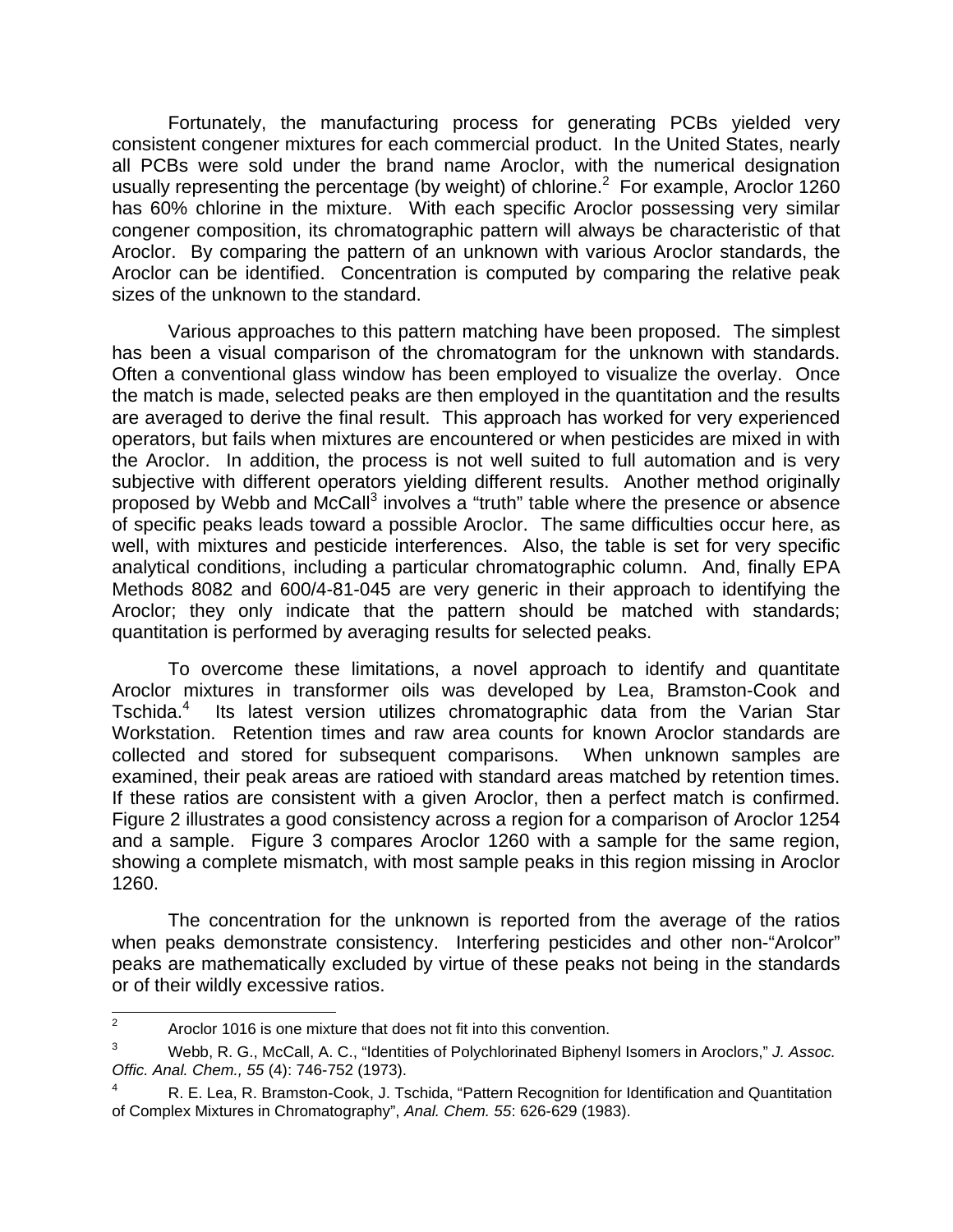

Figure 2. By ratioing peaks that correspond in retention times, a match is confirmed when consistency is demonstrated. For this portion of the chromatogram - 9.3 to 12.0 minutes, the relative standard deviation for the ratios (in green) is 6.7%. This very low deviation exhibits a good match between the two chromatograms. The concentration of the unknown is 54% of the Aroclor 1254 amount – the average of the ratios.



**Figure 3.** For the same region as Figure 2, Aroclor 1260 matches in retention time with only one peak. The pattern for Aroclor 1260 is obviously not consistent with this portion of the unknown sample's chromatogram. All of the other Aroclor standards exhibit similar non-compliance.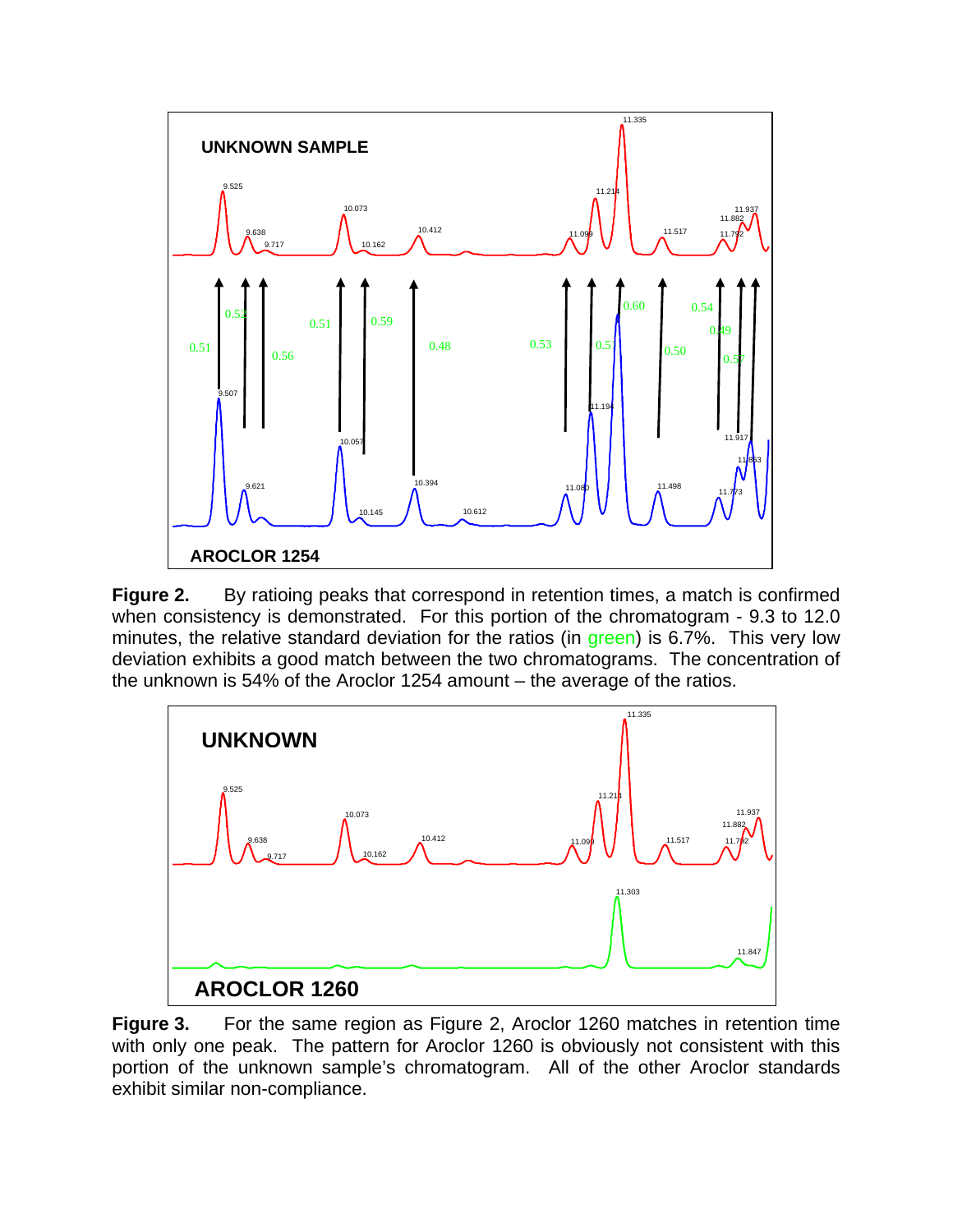Mixtures of Aroclors are processed by determining that all peaks in a standard are detected in the unknown. Then a moving window is examined across the possible ratios looking for consistent ratios within the window (see Figure 4). Results for mixtures are reported as the average of the ratios from the window that yields the most consistent ratios (within guidelines set up).



**Figure 4.** Possible mixtures are detected by moving a window across the chromatogram and looking for a consistency in the ratios within that window. All possible windows are examined for consistent ratios. If the lowest relative standard deviation in the set meets the criteria set in configuration, the match is indicated as "Possible". In the above example, the percentage of standard peaks for mixtures is set to 40% (or 16 peaks) and is indicated by the bar. The lowest deviation is in the last window with a deviation below a criterion of 50%. The concentration becomes the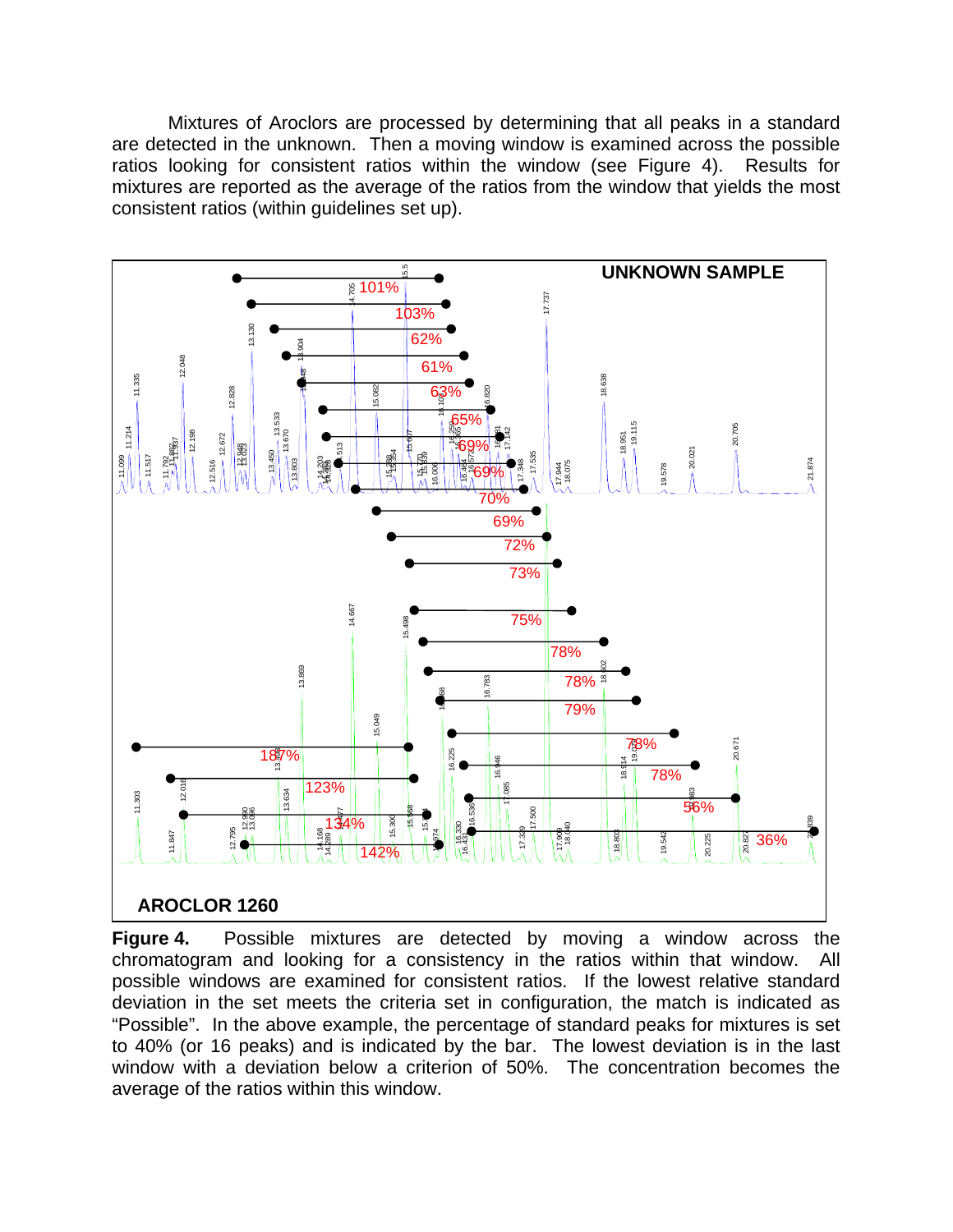Computed statistics indicate the quality of the match; a low standard deviation for the data set indicates a "good" match; "poor" matches yield very inconsistent ratios and high reported standard deviations. Criteria for setting up the matches are preselected by the operator. An example of a report for a positive Aroclor result is shown in Figures 5 and 6.

| Major Laboratories<br>2345 Main Street<br>Long Beach, California<br>222/652-6911                                                                                            |                                                                                            |                 |                                                                                                                                    |                                                                                                                                                                                                                         |                                         |  |  |  |  |  |
|-----------------------------------------------------------------------------------------------------------------------------------------------------------------------------|--------------------------------------------------------------------------------------------|-----------------|------------------------------------------------------------------------------------------------------------------------------------|-------------------------------------------------------------------------------------------------------------------------------------------------------------------------------------------------------------------------|-----------------------------------------|--|--|--|--|--|
| PCB PATTERN MATCHING ANALYSIS REPORT                                                                                                                                        |                                                                                            |                 |                                                                                                                                    |                                                                                                                                                                                                                         |                                         |  |  |  |  |  |
| <b>SAMPLE</b>                                                                                                                                                               |                                                                                            | <b>ANALYSIS</b> |                                                                                                                                    |                                                                                                                                                                                                                         |                                         |  |  |  |  |  |
| Sample Name:<br>Source:<br>Activity:<br>Sample Type:<br><b>Collection Date:</b><br>08/01/99<br>08/03/99<br><b>Reception Date:</b><br>Volume:<br>10.00                       | Lab #27617<br>Transformer 42314<br><b>Quarterly Check Sample</b><br><b>Transformer Oil</b> |                 |                                                                                                                                    | 08/03/99<br><b>Extraction Date:</b><br>08/03/99 17:27<br>Injection Date:<br>R B-COOK<br>Operator:<br>Instrument:<br>PCB Analyzer #6<br>Module:<br>44<br>$Front = ECD$<br>Channel:<br>Run Filename:<br>Lab #27617 8-3-99 |                                         |  |  |  |  |  |
| Weight:<br>12.60                                                                                                                                                            |                                                                                            |                 | <b>Report Date:</b>                                                                                                                | 08/04/99 9:25                                                                                                                                                                                                           |                                         |  |  |  |  |  |
| <b>STANDARD NAME</b>                                                                                                                                                        | <b>INJ. DATE</b>                                                                           |                 | <b>OUTCOME</b>                                                                                                                     | CONC.                                                                                                                                                                                                                   | %RSD                                    |  |  |  |  |  |
| PCB1026                                                                                                                                                                     | 08/03/99 10:19                                                                             |                 | < Standard                                                                                                                         | 0.0                                                                                                                                                                                                                     |                                         |  |  |  |  |  |
| PCB1221                                                                                                                                                                     | 08/03/99 10:50                                                                             |                 | < Standard                                                                                                                         | 0.0                                                                                                                                                                                                                     |                                         |  |  |  |  |  |
| <b>PCB1232</b><br>08/03/99 11:22                                                                                                                                            |                                                                                            |                 | < Standard                                                                                                                         | 0.0                                                                                                                                                                                                                     |                                         |  |  |  |  |  |
| <b>PCB1242</b>                                                                                                                                                              | 08/03/99 11:54                                                                             |                 | < Standard                                                                                                                         | 0.0                                                                                                                                                                                                                     |                                         |  |  |  |  |  |
| <b>PCB1248</b>                                                                                                                                                              | 08/03/99 12:24                                                                             |                 | <b>Failed RSD</b>                                                                                                                  | 0.0                                                                                                                                                                                                                     | 156.2%                                  |  |  |  |  |  |
| PCB1254                                                                                                                                                                     | 08/03/99 12:55                                                                             |                 | Confirmed                                                                                                                          | 97.9                                                                                                                                                                                                                    | 3.9%                                    |  |  |  |  |  |
| <b>PCB1260</b>                                                                                                                                                              | 08/03/99 13:24                                                                             |                 | <b>Failed RSD</b>                                                                                                                  | 0.0                                                                                                                                                                                                                     | 170.9%                                  |  |  |  |  |  |
| PCB1262                                                                                                                                                                     | 08/03/99 13:54                                                                             |                 | <b>Failed RSD</b>                                                                                                                  | 0.0                                                                                                                                                                                                                     | 169.5%                                  |  |  |  |  |  |
| <b>PCB1268</b>                                                                                                                                                              | 08/03/99 14:54                                                                             |                 | <b>Failed RSD</b>                                                                                                                  | 0.0                                                                                                                                                                                                                     | 128.9%                                  |  |  |  |  |  |
| "TOTAL PCB CONCENTRATION FOR LAB #27617 IS 97.9 mg/kg"<br>"WARNING - TOTAL PCB CONCENTRATION EXCEEDS 50 PPM!"                                                               |                                                                                            |                 |                                                                                                                                    |                                                                                                                                                                                                                         |                                         |  |  |  |  |  |
| <b>Matching Parameters:</b><br>Number of Standards<br>9<br>Minimum Peaks for Valid Match<br>20<br>70%<br>Percent of Standard Required<br>Portion of Mixture Required<br>40% |                                                                                            |                 | <b>Retention Time Tolerance Width</b><br><b>Retention Time Tolerance Percent</b><br><b>RSD Tolerance</b><br>Approved by:__________ |                                                                                                                                                                                                                         | $0.04$ min.<br>0.30%<br>40.00%<br>Date: |  |  |  |  |  |
|                                                                                                                                                                             |                                                                                            |                 |                                                                                                                                    |                                                                                                                                                                                                                         |                                         |  |  |  |  |  |

**Figure 5.** The front page for the report provides sample information, standards employed, matching results, total PCB concentration, and matching parameters. Additional pages can be optionally printed detailing data employed in the matches.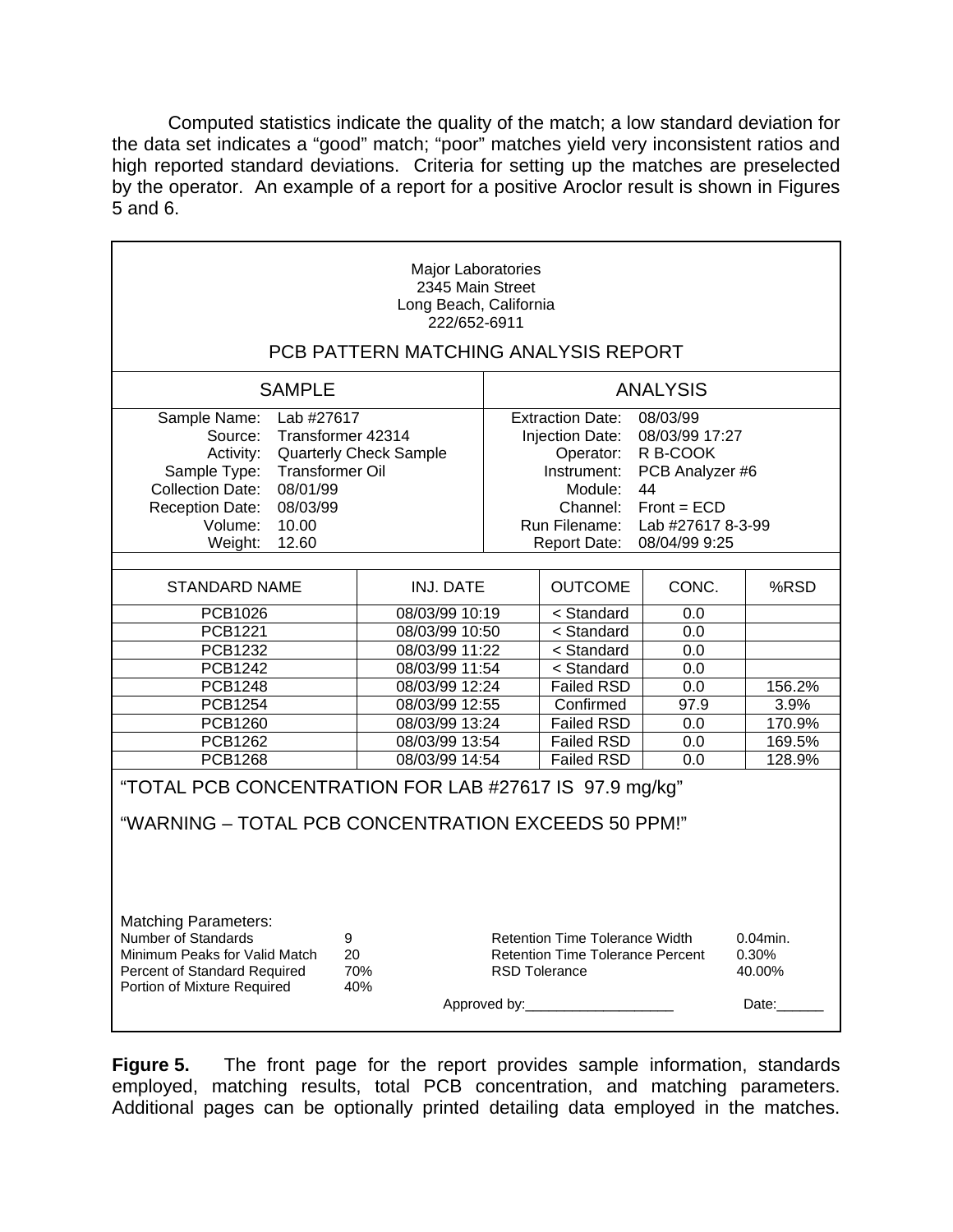## PCB PATTERN MATCHING ANALYSIS REPORT

(continued)

Computed Data for Matches Sample Name: Lab #27617 Injection Date: 08/03/99 17:27

Run Filename: Lab #27617 8-3-99 Computed Ratios for Standard: PCB1254 54 of 55 standard peaks were used for matching. **Standard** Peak # **Sample** Peak # **Retention**  $\frac{Time}{8.57}$ Conc.  $(ppm)$ <br>103.3 **Standard**  $\frac{Peak#}{28}$ **Sample**  $\frac{\text{Peak}\#}{28}$ **Retention**  $\frac{Time}{13.68}$ Conc.  $(\text{ppm})$ <br>96.6 <u>1 | 1 | 8.57 | 103.3</u> | | <u>28</u> | <u>28 | 13.68</u> | <u>96.6</u> <u>2 | 2 | 8.86 | 104.0</u> || <u>29</u> | <u>29 | 13.81</u> | <u>99.7</u> <u>3 | 3 | 9.53 | 95.0 || 30 | 30 | 13.96 | 94.4</u> <u>4 | 4 | 9.64 | 98.5 || 31 | 31 | 14.21 | 101.6</u> <u>5 | 5 | 9.72 | 100.2 | | 32 | 32 | 14.28 | 109.0</u> <u>6 | 6 | 10.08 | 96.6 || 33 | 33 | 14.34 | 99.3</u> <u>7 | 7 | 10.16 | 102.2 | | 34 | 34 | 14.52 | 96.5</u> <u>8 | 8 | 10.41 | 96.5 || 35 | 35 | 14.72 | 94.3</u> <u>9 | 9 | 10.63 | 100.6 || 36 | 36 | 15.08 | 94.7</u> <u>10 | 10 | 11.10 | 102.1 | | 37 | 37 | 15.29 | 97.6</u> <u>11</u> | <u>11</u> | <u>11.22</u> | <u>97.5</u> || <u>38</u> | <u>38</u> | <u>15.37</u> | <u>97.5</u> <u>12 | 12 | 11.34 | 94.1 | | 39 | 39 | 15.54 | 92.8</u> <u>13</u> | <u>13</u> | <u>11.52</u> | <u>95.4</u> | | <u>40</u> | <u>40</u> | <u>15.61</u> | <u>99.2</u> <u>14</u> | <u>14</u> | <u>11.79</u> | <u>101.1</u> | | <u>41</u> | 4<u>1</u> | 1<u>5.78</u> | <u>95.6</u> <u>15 | 15 | 11.88</u> | <u>98.5</u> | | <u>42</u> | <u>42</u> | <u>15.97</u> | <u>85.6</u> <u>16 | 16 | 11.94 | 94.2 | | 43</u> | <u>43</u> | <u>16.11</u> | <u>96.9</u> <u>17 | 17 | 12.05 | 93.5 | | 44 | 44 | 16.27 | 98.4</u> <u>18 | 18 | 12.20 | 93.7 | | 45 | 45 | 16.37 | 96.7</u> <u>19 | 19 | 12.39 | 106.4 | | 46 | 46 | 16.47 | 98.8</u> 2<u>0</u> | 2<u>0</u> | <u>12.52</u> | 97.8 | | 48 | 48 | 16.83 | 98.4 2<u>1</u> | 2<u>1</u> | <u>12.68</u> | 95.5 | | 49 | 49 | 16.99 | 99.0 2<u>2</u> | 2<u>2</u> | <u>12.83</u> | 93.9 | | 50 | 50 | 17.16 | 98.6 <u>23</u> | <u>23</u> | <u>12.95</u> | <u>96.1</u> | | <u>51</u> | <u>51 | 17.34</u> | <u>100.2</u> <u>24</u> | <u>24</u> | <u>13.03</u> | <u>98.6</u> | | <u>52</u> | <u>52</u> | <u>17.54</u> | <u>97.8</u> <u>25 | 25 | 13.13 | 92.8 | | 53 | 53 | 17.74 | 98.8</u> <u>26</u> | <u>26</u> | <u>13.45</u> | <u>96.9</u> | | <u>54</u> | <u>54</u> | <u>18.64</u> | <u>100.2</u> <u>27</u> | <u>27</u> | <u>13.54</u> | <u>96.4</u> | | <u>55</u> | <u>55</u> | <u>20.71</u> | <u>107.0</u> Relative Standard Deviation = 3.93%

**Figure 6.** Data involved in the match process can be printed for each standard where sufficient peaks match in retention times. The underlined entries indicate peaks employed in computations for relative standard deviations and for the final concentration.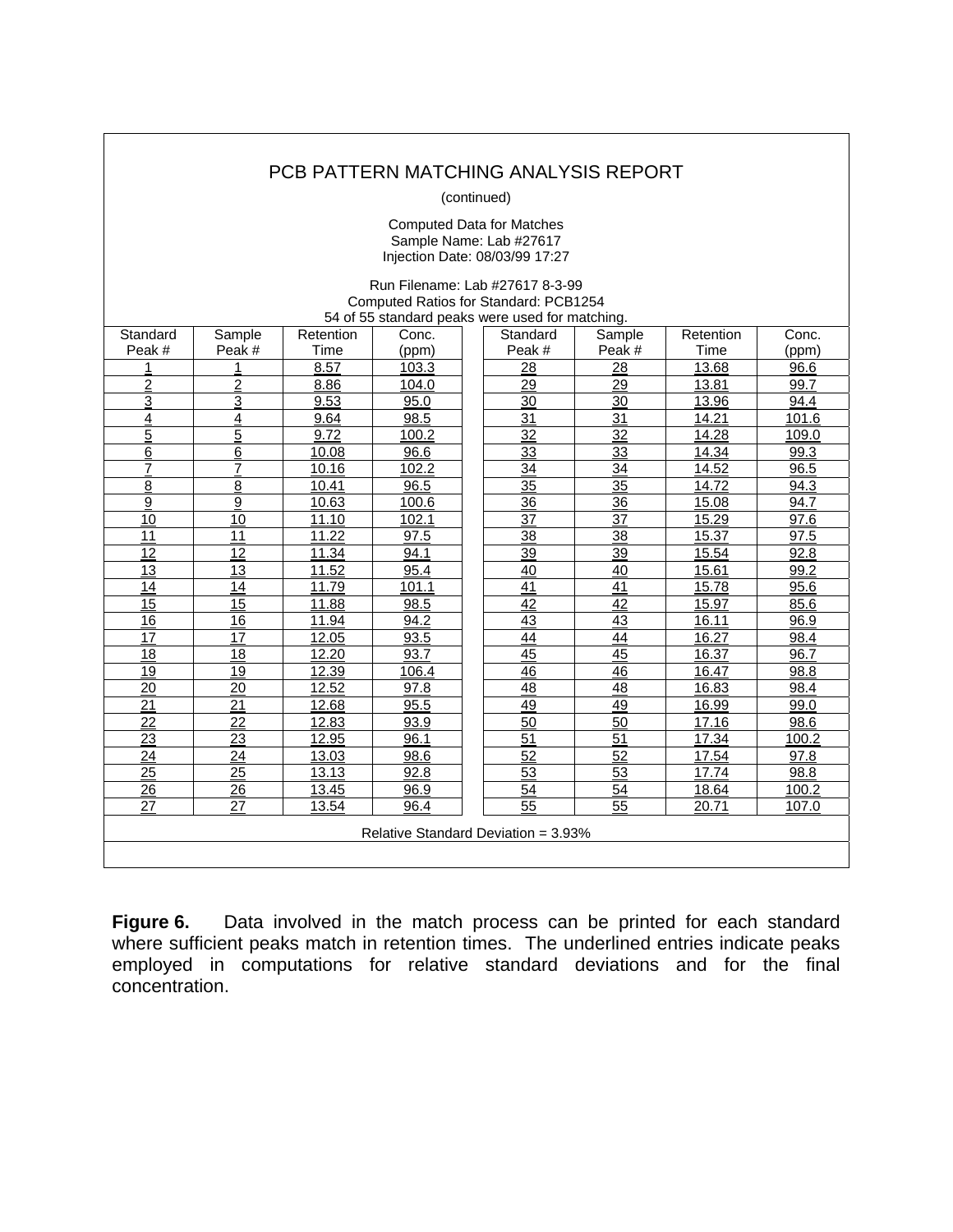| PCB PATTERN MATCHING CALIBRATION REPORT |                |                                                                             |                                                                         |                     |                  |  |  |  |  |
|-----------------------------------------|----------------|-----------------------------------------------------------------------------|-------------------------------------------------------------------------|---------------------|------------------|--|--|--|--|
|                                         |                | Report Date: 8/3/99<br>Operator:<br>Workstation:<br>Instrument:<br>Channel: | R B-Cook<br><b>PCB Analyzer</b><br><b>PCB Analyzer</b><br>$Front = ECD$ |                     |                  |  |  |  |  |
|                                         |                | <b>STANDARD</b>                                                             | <b>NUMBER</b>                                                           |                     | <b>INJECTION</b> |  |  |  |  |
| <b>STANDARD NAME</b>                    | <b>OUTCOME</b> | CONC.                                                                       | OF PEAKS                                                                | <b>RUN FILENAME</b> | <b>DATE</b>      |  |  |  |  |
| PCB1221                                 | Pass           | 100.00                                                                      | 16                                                                      | pcb1221 8-3-99      | 08/03/99 10:50   |  |  |  |  |
| PCB1016                                 | Pass           | 100.00                                                                      | 26                                                                      | pcb1016 8-3-99      | 08/03/99 10:19   |  |  |  |  |
| PCB1232                                 | Pass           | 100.00                                                                      | 41                                                                      | pcb1232 8-3-99      | 08/03/99 11:22   |  |  |  |  |
| <b>PCB1242</b>                          | Pass           | 100.00                                                                      | 47                                                                      | pcb1242 8-3-99      | 08/03/99 11:54   |  |  |  |  |
| <b>PCB1248</b>                          | Pass           | 100.00                                                                      | 43                                                                      | pcb1248 8-3-99      | 08/03/99 12:24   |  |  |  |  |
| <b>PCB1254</b>                          | Pass           | 100.00                                                                      | 55                                                                      | pcb1254 8-3-99      | 08/03/99 12:55   |  |  |  |  |
| <b>PCB1260</b>                          | Pass           | 100.00                                                                      | 43                                                                      | pcb1260 8-3-99      | 08/03/99 13:24   |  |  |  |  |
| <b>PCB1262</b>                          | Pass           | 100.00                                                                      | 44                                                                      | pcb1262 8-3-99      | 08/03/99 13:54   |  |  |  |  |
| <b>PCB1268</b>                          | Pass           | 100.00                                                                      | 17                                                                      | pcb1268 8-3-99      | 08/03/99 14:54   |  |  |  |  |
| Approved by:<br>Date:                   |                |                                                                             |                                                                         |                     |                  |  |  |  |  |

r

**Figure 7.** When a complete sequence of standards is run, a special calibration report is created to document standards utilized. An example of such report is shown.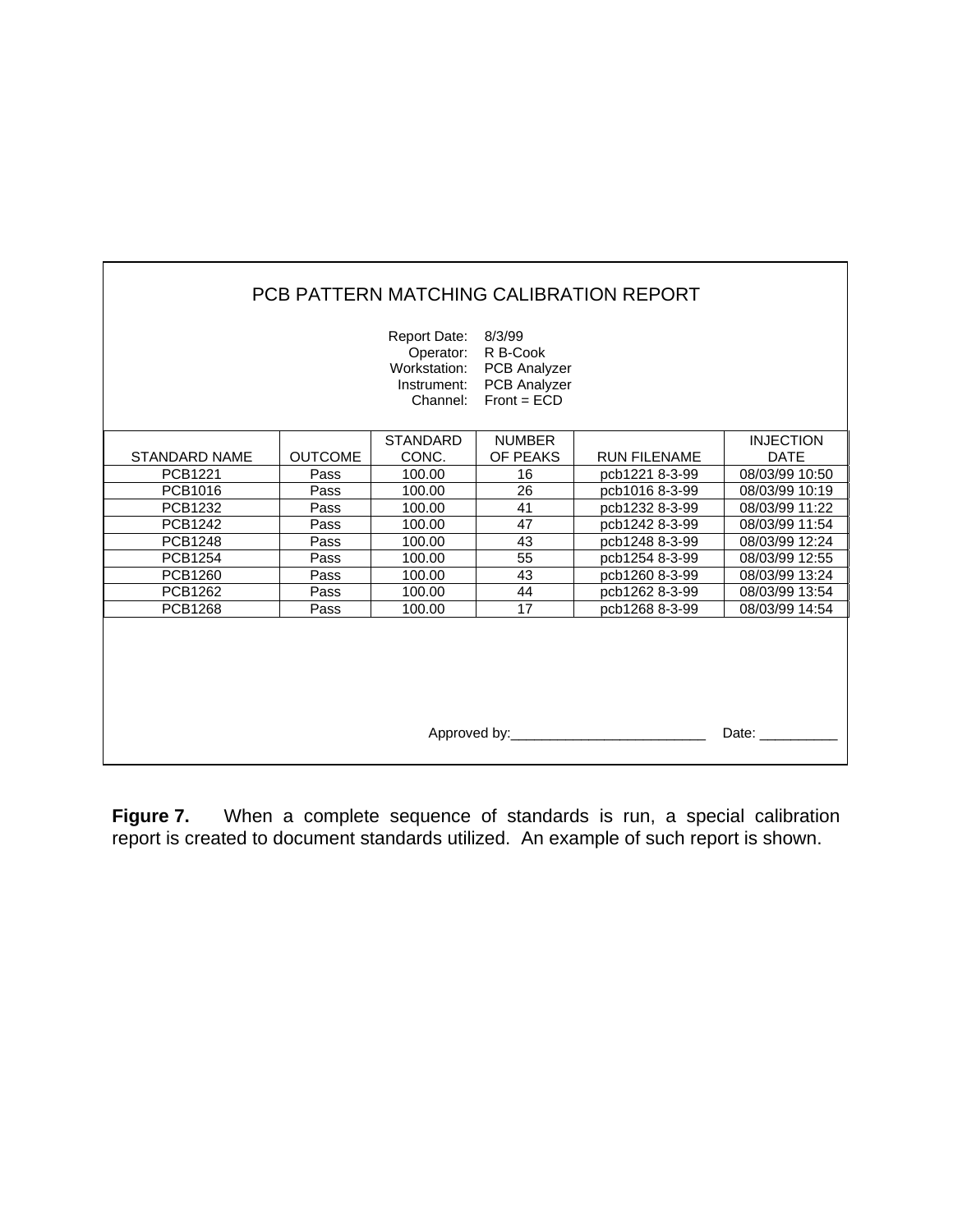Retention time reproducibility is crucial for the success of this approach. Peaks in samples are matched with corresponding peaks in standards by time. Any shift of retention will cause an incorrect correlation of peaks and improper ratioing, always yielding a negative result even for positive samples. Every effort must be expended to keep retention times consistent. Chromatographic conditions, including column temperature and flow, must remain identical for both standards and samples. Any change in conditions, even subtle changes, will mandate the rerunning of standards with the new conditions prior to examination of unknowns.

 Matching abilities are enhanced with a greater number of peaks. Although this matching approach works with packed column chromatography, capillary columns offer greater separation of congeners and an increase in the peak count. Narrow bore capillary columns (0.25 mm ID) are a good compromise between generating a good number of peaks and keeping the analysis time reasonably short. Most Aroclor standards yield over 30 peaks with this type of column. The choice of column phase is not critical, as most commonly used phases will yield acceptable chromatograms for Aroclors.

PCB samples exposed to harsh environmental conditions can lose many of the characteristic peaks due to alterations in the number of chlorines of the biphenyl rings. Historically, these samples required identification of each congener by mass spectrometry; the Aroclor source could not be ascertained. However, with this new approach for matching, a definite pattern can be detected when some of the peaks are excluded by virtue of severe peak overlap from other Aroclors and from coeluting interferences. Figures 8A and 8B show patterns for nine common Aroclors and a pattern obtained from a NIST carp fish tissue. Figure 9 and 10 illustrate recognition of Aroclors 1260 and 1254 patterns in the fish tissue. While every possible Aroclor pattern could be properly detected, often patterns can be discerned only with careful choices of matching parameters. Some experimentation with matching parameters is required to force the pattern matching to equal human cognitive abilities.

Use of surrogate standards for monitoring extraction efficiencies is possible through special treatment of peaks assigned with peak names by Star. Concentrations for surrogates are computed through normal Star calculations. Recovery limits can be defined by the Pattern Matching program for each surrogate and a test outcome against those limits indicated in the final report.

 Scalar factors can be employed to make corrections to concentrations measured directly from the pattern matching. Sample weight for transformer oil can be adjusted through a divisor of all results and a dilution factor from the oil processing is adjusted through a multiplier of results - all to convert the final answer into required units of "mg/kg". As another example, for the fish tissue in Figure 8, the multiplier is employed to correct for a change in the capillary flow ratio and the divisor becomes a correction for a change in injection volume.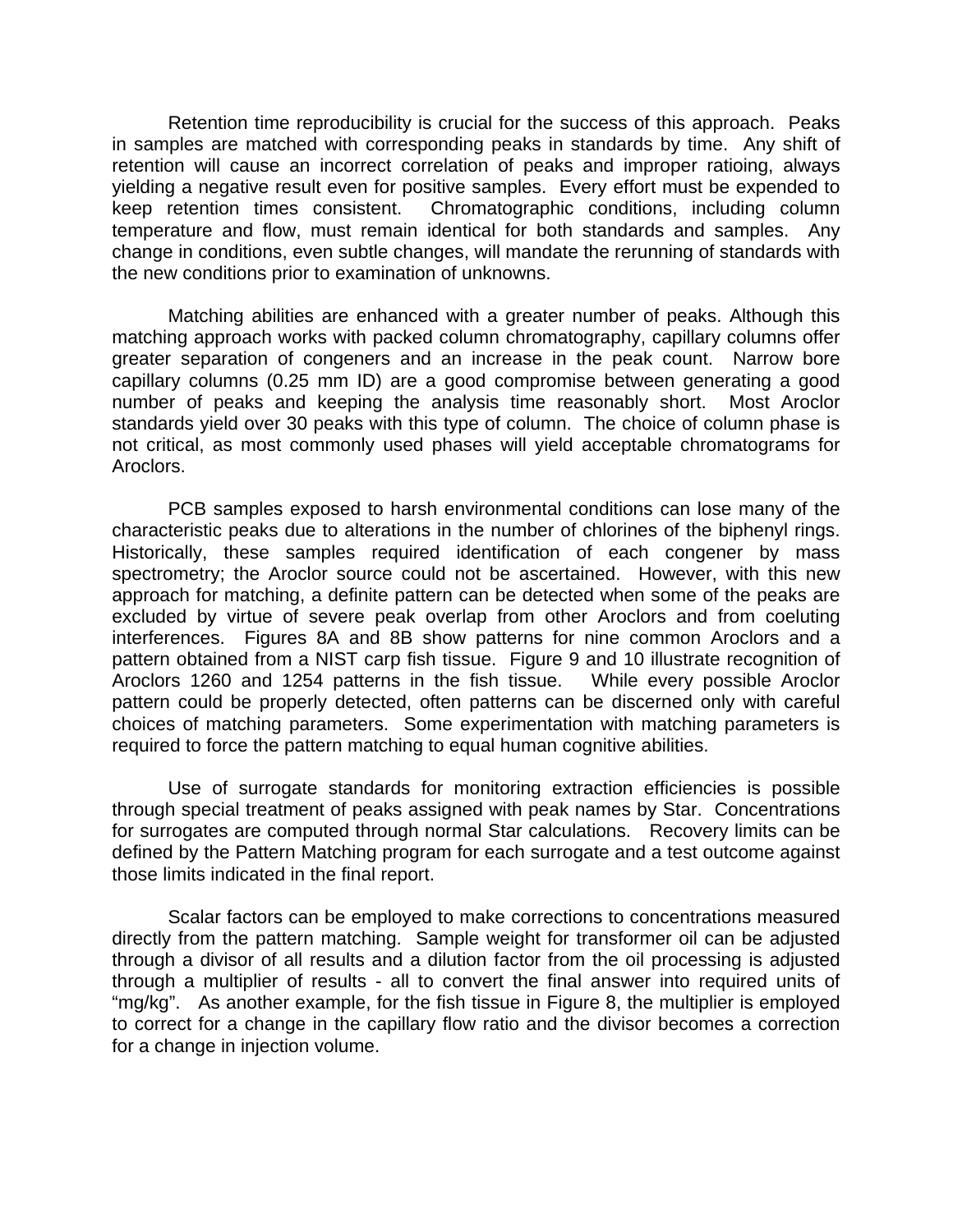

Figure 8A. Each Aroclor generates a unique chromatographic pattern. By ratioing peak areas of the unknown sample with the areas from the corresponding peaks in the Aroclor standard, consistency in the ratios will point to the identification of the Aroclor in the unknown sample, even "environmentally-degraded" samples such as fish tissue. Figures 9 and 10 illustrate the peak matching for two of the Aroclors shown in the set of chromatograms.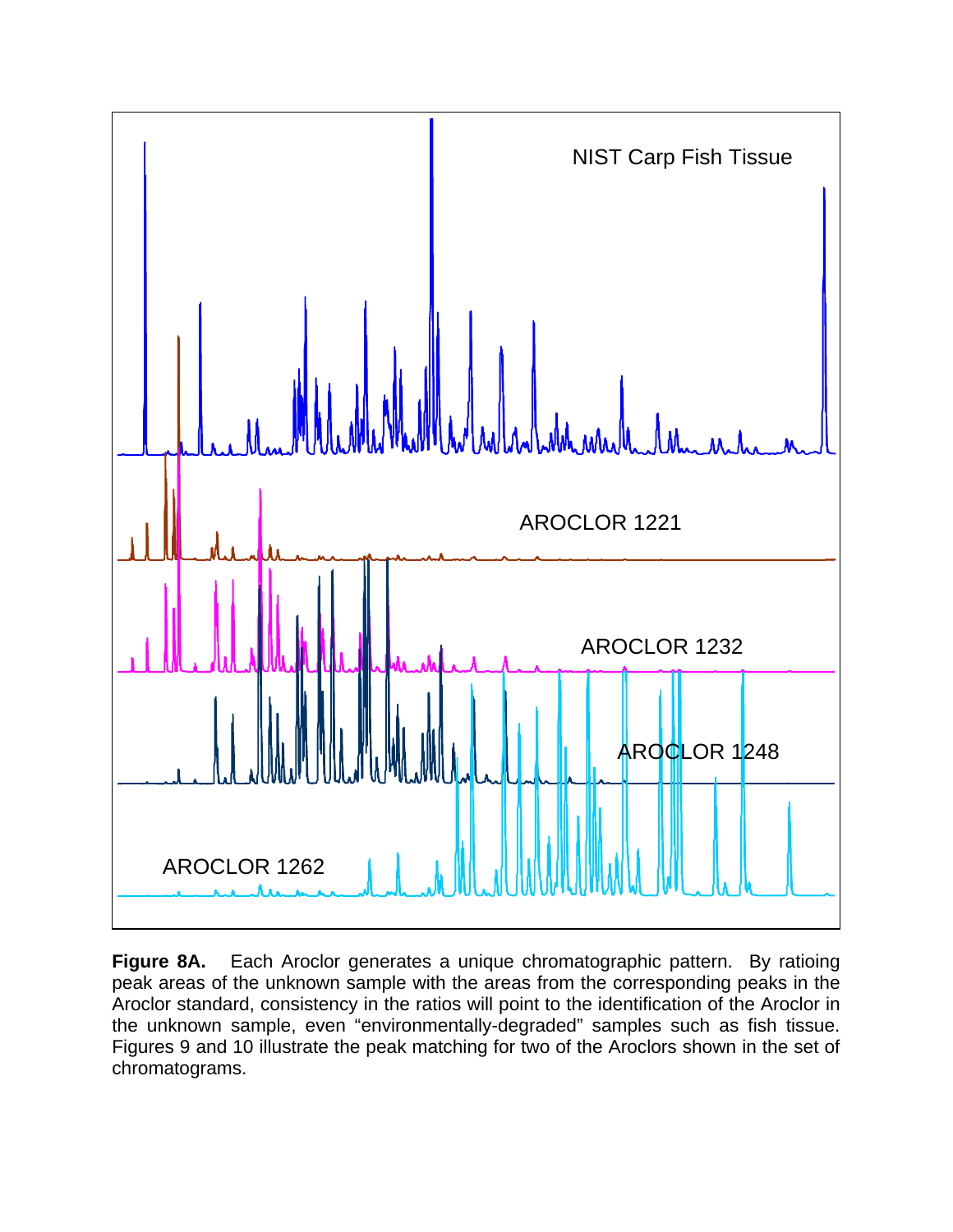

**Figure 8B.** Additional chromatograms for Aroclor standards that can be employed to match up with peaks in unknown samples are shown.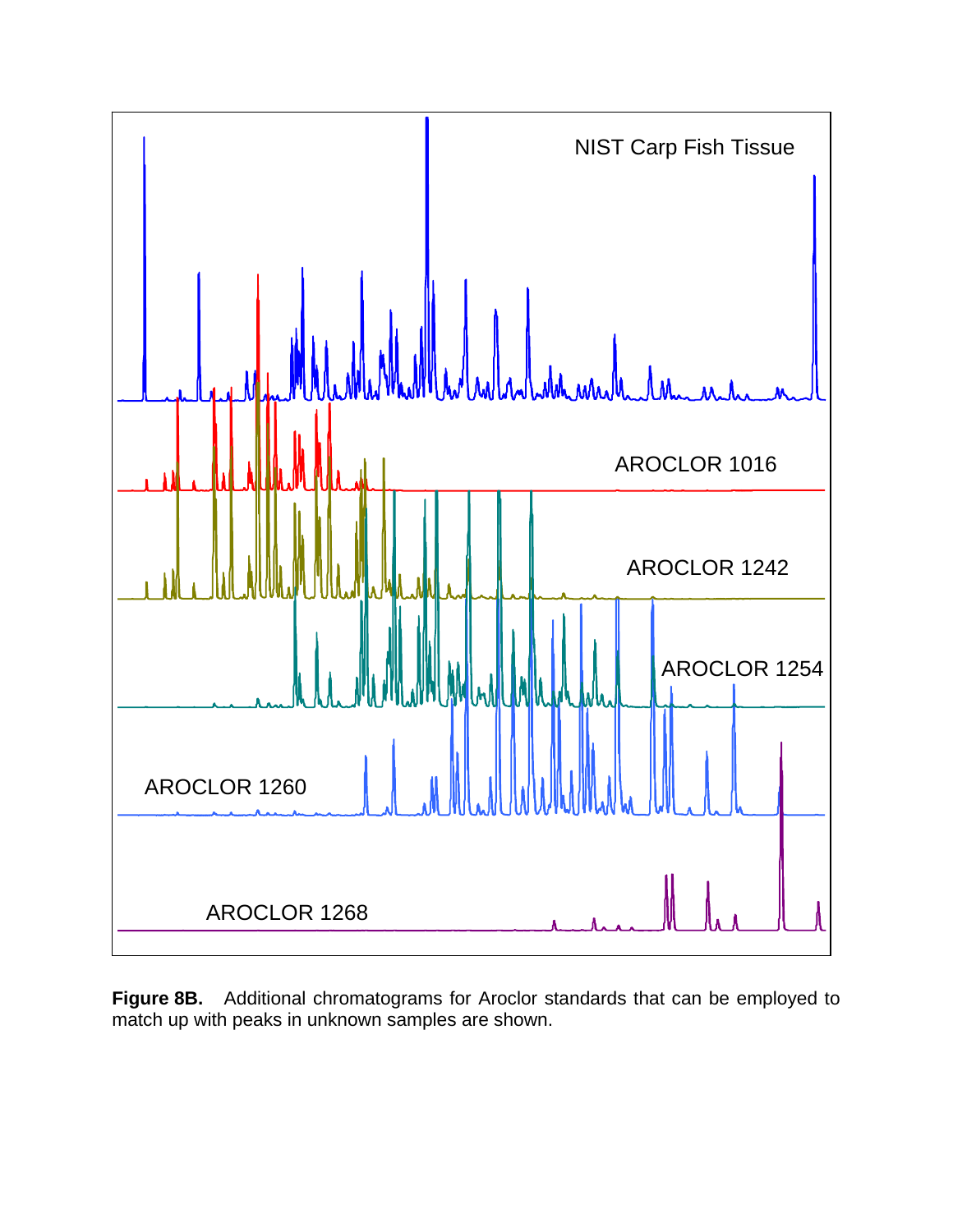

**Figure 9.** All major peaks in Aroclor 1260 (retention times from 11.3 to 21.8) matched up nicely with peaks detected in a NIST carp fish tissue for the same region. By selecting 13 major peaks (**black** arrows), the recomputation yields an RSD of 21.5%, indicating a good match; and the concentration of Aroclor 1260 becomes 0.69 ppm in the extract solution. Sixteen major peaks (green arrows) are excluded due to severe overlap from other components, but their retention time correspondence provides additional assurance of the match.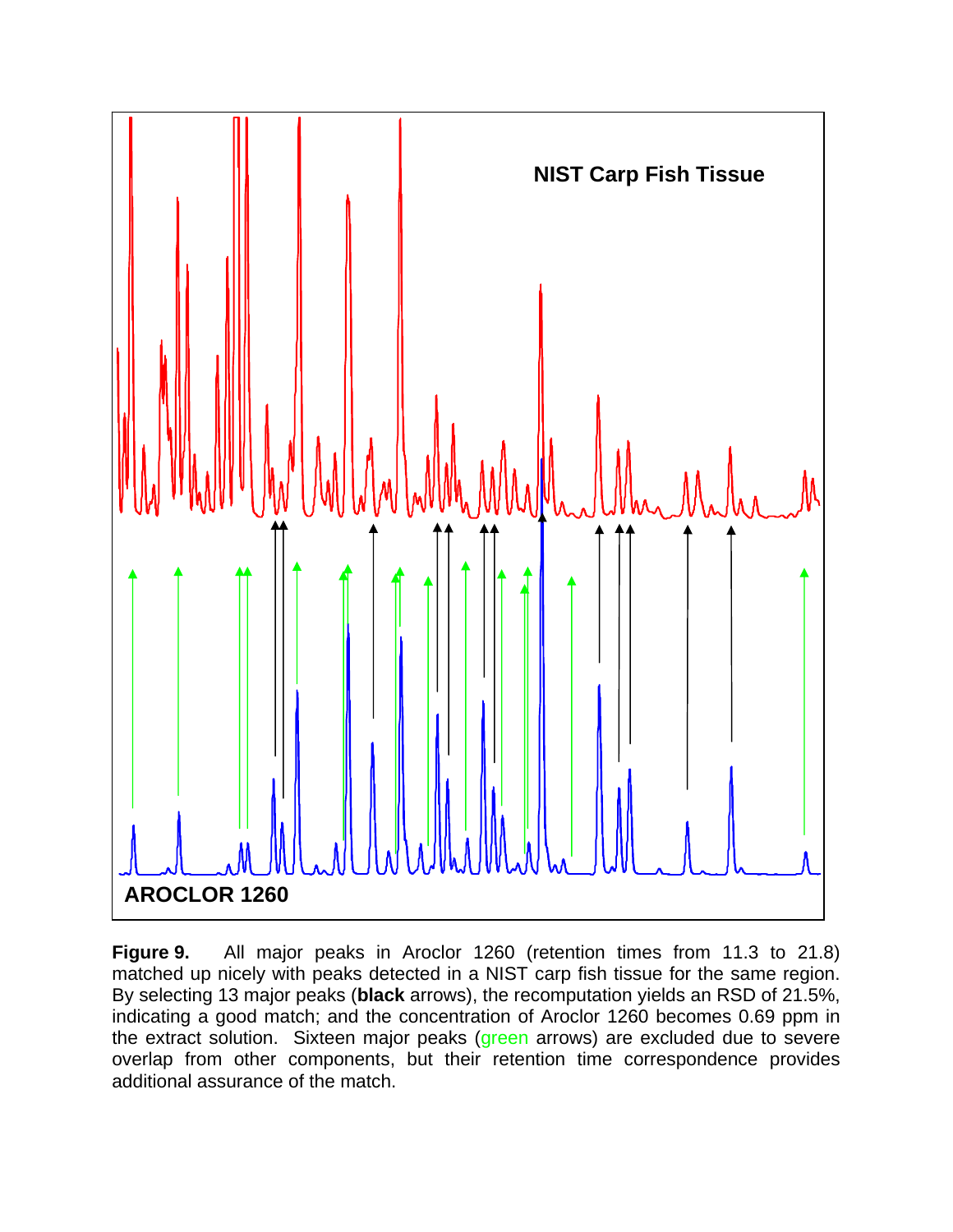

**Figure 10.** In another portion of the chromatogram for NIST carp fish tissue, Aroclor 1254 (retention times from 9.5 to 17.3) matched up nicely with fish tissue peaks in the same region. By selecting 15 major peaks (**black** arrows), the recomputation yields an RSD of 38.2%, indicating a good match; and the concentration of Aroclor 1254 becomes 1.86 ppm in the extract solution. Nineteen major peaks (green arrows) are excluded due to severe overlap from other components, but their retention time correspondence provides additional assurance of the match.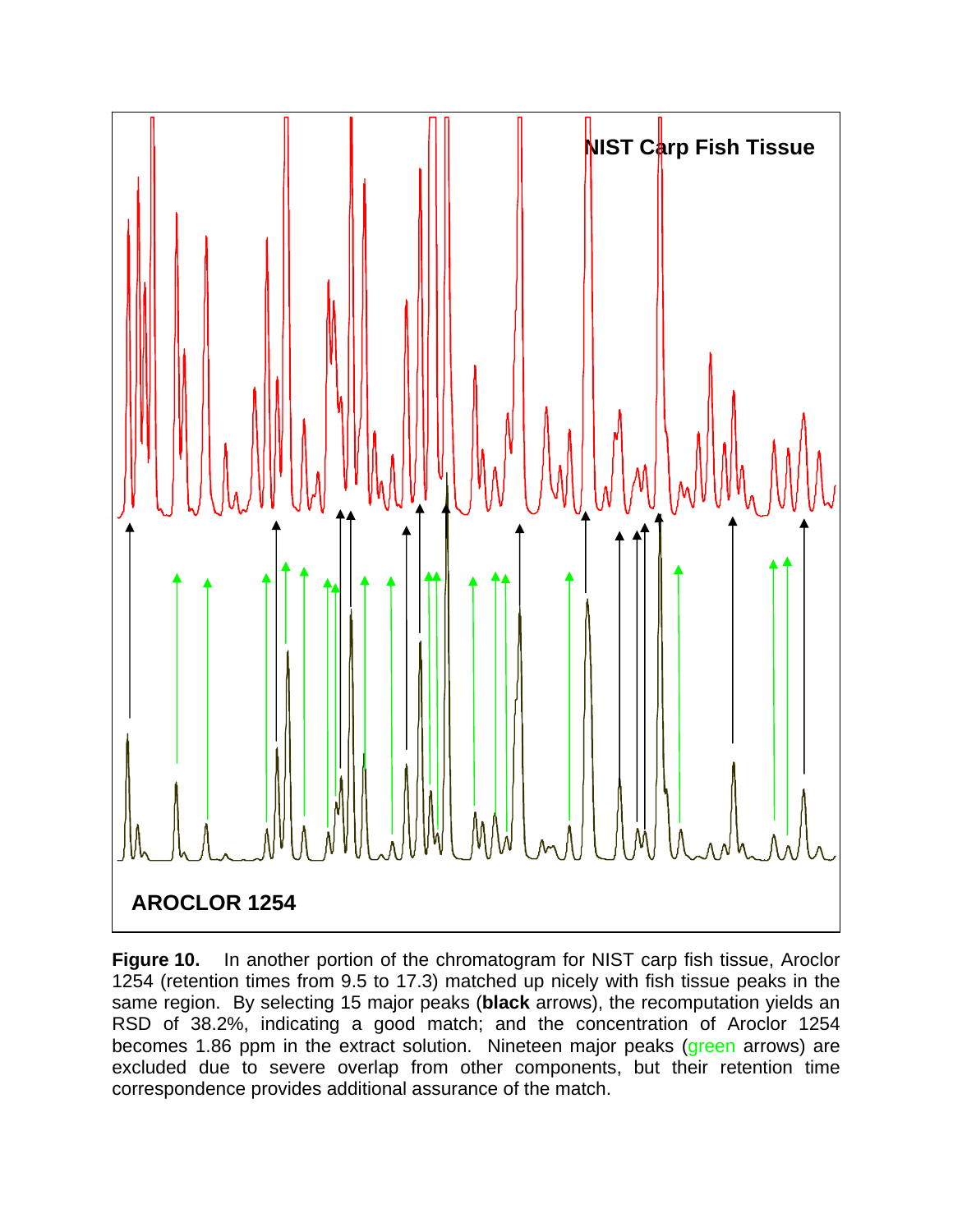Advantages of this matching program over other approaches are:

- Automated identification of specific Aroclors
- Direct quantitation of individual Aroclors and possible mixtures of Aroclors
- Aroclor standards selected by the operator and run with unknowns under identical chromatographic conditions
- Chromatography optimized by choices of the operator; no preset conditions mandated
- Applicable to both capillary and packed-column chromatography
- Automatic exclusions of interfering pesticides and other non-"Aroclor" peaks
- Complete operator control of matching parameters and criteria
- Confidence level of match reported
- Matching performed with simple mathematics
- Results can be reviewed and recomputed, if needed, prior to printing hard copies
- Surrogate peaks are reported with their recoveries, and are excluded from the matching process

This program is written specifically for the Varian Star Workstation chromatography software, Version 5. Data for matching are gleaned directly from Star Workstation .RUN files and do not require ASCII conversion of reports, as mandated in earlier versions of Star.

## **Overview of PCB Pattern Matching**

 Retention times and raw area counts for unknown standards are collected through the gas chromatograph and stored for subsequent comparisons. The expected number of standards must be run before samples can be examined. Then unknowns are examined. If the number of peaks in the unknown is below the user-set threshold, the matching process is terminated for less than minimum peaks with the label "< Minimum". The next test is comparing the number of peaks found in the unknown with those in the standard; if the number is less than another defined threshold, the match is denied with the label "< Standard".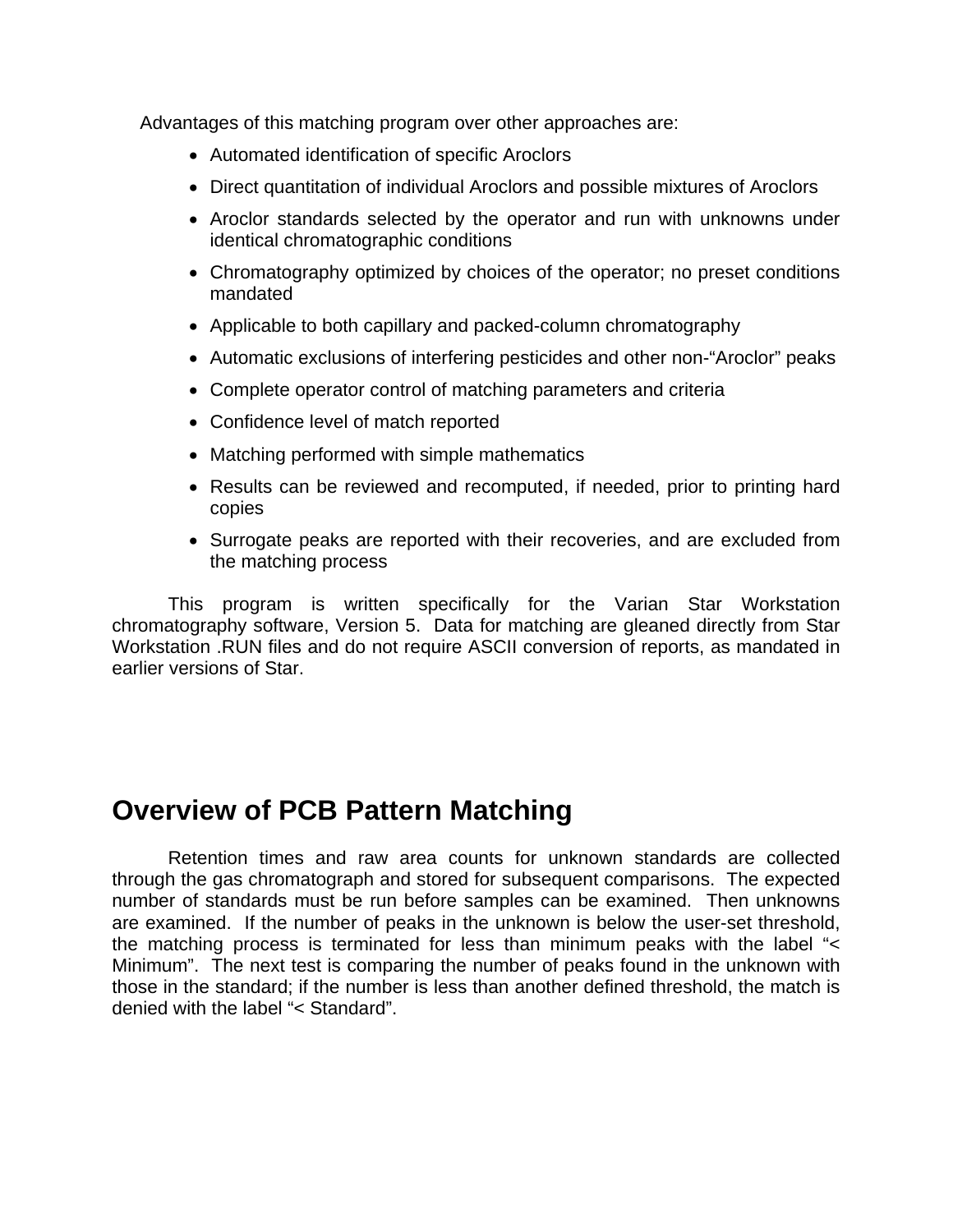A simplified flow diagram for matching decisions is:

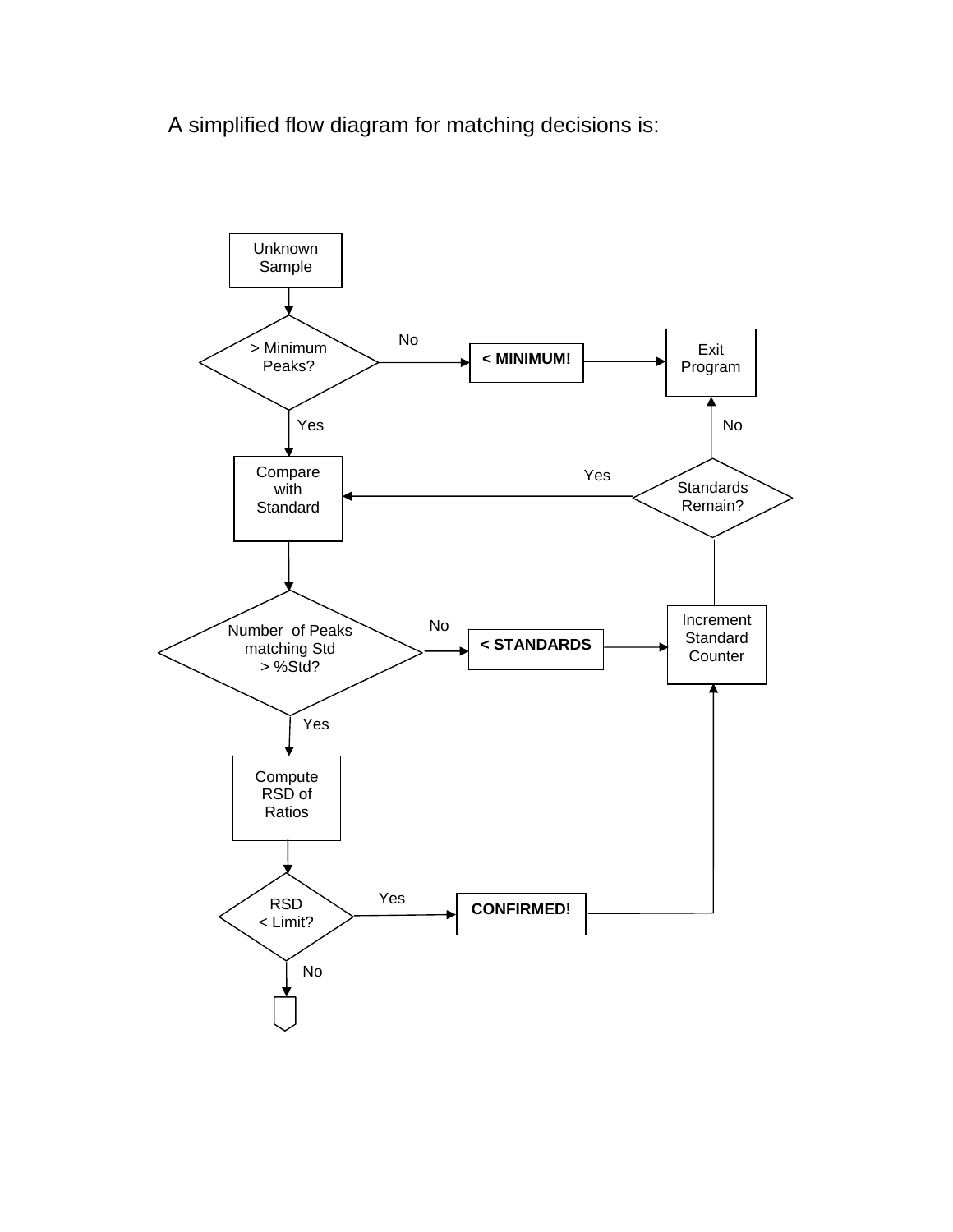